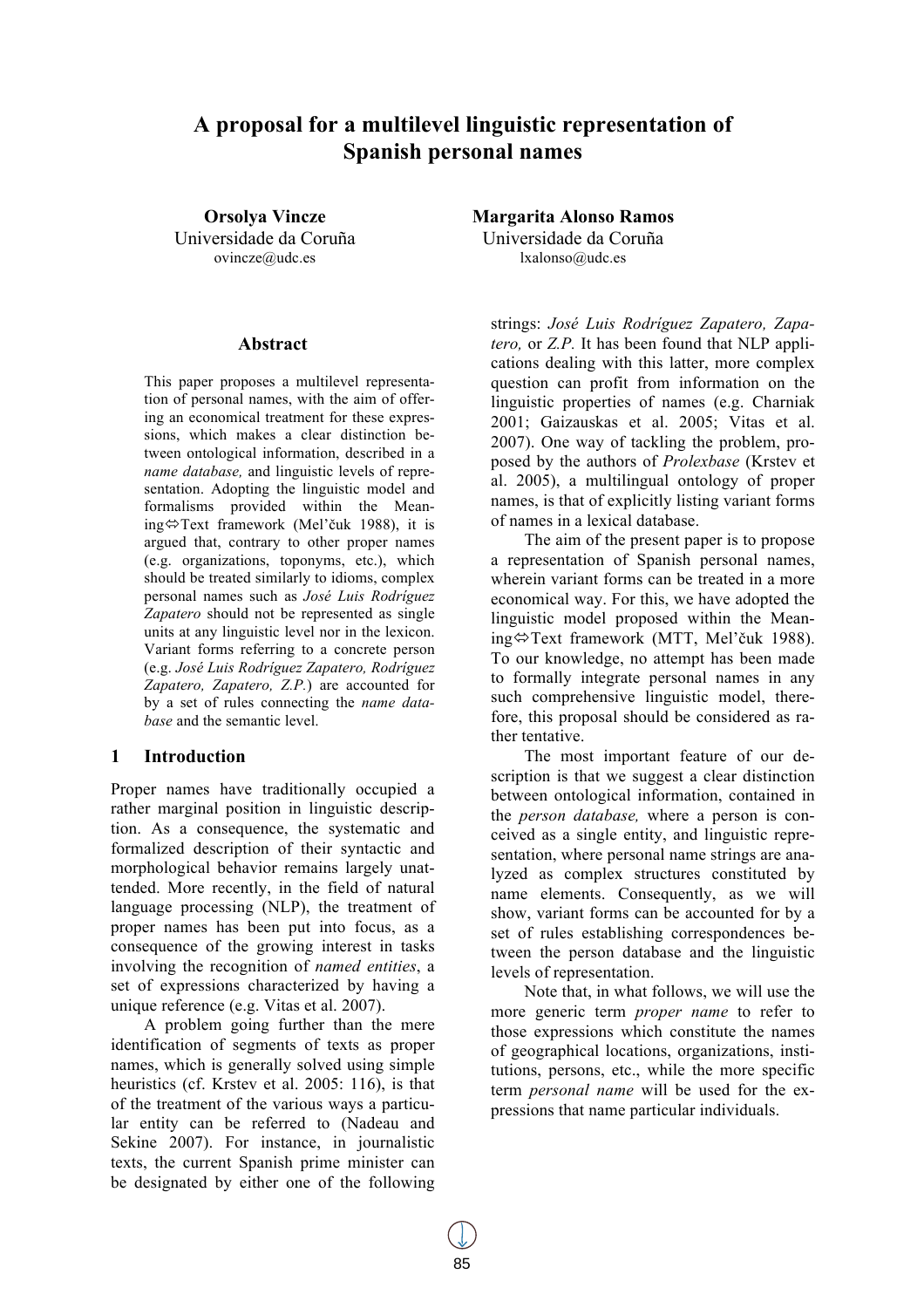# **2 Related work**

# **2.1 Encyclopedic vs. linguistic description of proper names**

The definition of the notion of proper names has been formulated in various ways in linguistics, mainly proposing an opposition of this class to that of common nouns on the basis of their different semantic and/or referential properties. We do not intend to discuss this issue in detail; however, it is relevant to note that the existence of such an obvious difference lies at the root of the lexicographical tradition of excluding proper names from dictionaries, and transferring them to encyclopedias (Marconi 1990). This practice has been challenged by some authors, (e.g. Lázaro Carreter 1973; Mufwene 1988; Higgins 1997) arguing that, whatever the content of these expressions, their linguistic properties, such as gender, number, pronunciation, variant spellings, etc. should be described systematically.

Concentrating on the case of personal names, we find that, like other proper names, these are generally excluded from dictionaries; that is, we will not find dictionary entries with names of specific persons, given that this information is considered to belong to the encyclopedia. More importantly, name elements such as given names like *José*, their nonstandard diminutive form *Pepe*, and surnames like *Rodríguez* are also excluded from the lexicographical tradition. Nevertheless, we do find some cases of derived relational adjectives that make reference to specific persons, e.g. *Freudian* with reference to Sigmund Freud. This latter aspect has been pointed out by, for instance, Lázaro Carreter (1973) and Higgins (1998), who claim that it violates the selfsufficiency principle in lexicography, namely, definitions of these adjectives point to entities – specific persons – on whom often no information is provided in the dictionary.

Within the field of NLP, it is claimed that named entity recognition systems are able to function quite efficiently on the basis of simple heuristics (Krstev et al. 2005: 116). This may be the reason why researchers working in this field are generally not concerned with describing specific linguistic properties of these expressions in a systematic way. Although lexical resources such as ontologies or knowledgebased systems are created for named entity tasks (e.g. Morarescu and Harabagiu 2004; Rahman and Evens 2000), these are generally applied for the semantic classification of named entities. In consequence, they are merely designed to incorporate encyclopedic information in a formal, computerized lexicon, leaving linguistic properties of proper names unattended.

On the contrary, the description of the linguistic properties, together with the formal and orthographic variants of proper names, seems to be rather important in the case of more complex tasks such as identifying *aliases*, that is, the various ways an entity can be spelled out in a text (cf. Nandeau and Sekine 2007: 16), or for computer-assisted translation and multilingual alignment (Maurel 2008). For instance, as illustrated in (1), a person, such as *Sigmund Freud* can be referred to by variant name forms, as well as by a derived relational adjective. Moreover, some languages may prefer one formulation to the other, and a language may completely lack a particular derivative form (Vitas et al. 2007: 119).

## (1) *Sigmund Freud's/S. Freud's/Freud's/the Freudian theory of human personality*

Prolexbase (Krstev et al. 2005; Maurel 2008, etc.), a multilingual relational database of proper names has been created with the aim of proposing a solution for the problem posed by variant forms of proper names. Consequently, besides conceptual or encyclopedic information, it also contains description of formal variants. Each entity is represented by a single, language independent node, which is linked to a lemma in each specific language, representing the base form of the given proper noun, which is in turn specified for all of its variant forms. For example, as shown in Figure 1, the same ID is associated with the French and the English lemmas, *États-Unis* and *United States*  respectively, and the latter is specified for its variant realizations *United States of America, US, USA, as* well as the adjective *American*.



Figure 1: Representation of different forms of proper names in Prolexbase (adapted from Maurel 2008: 335)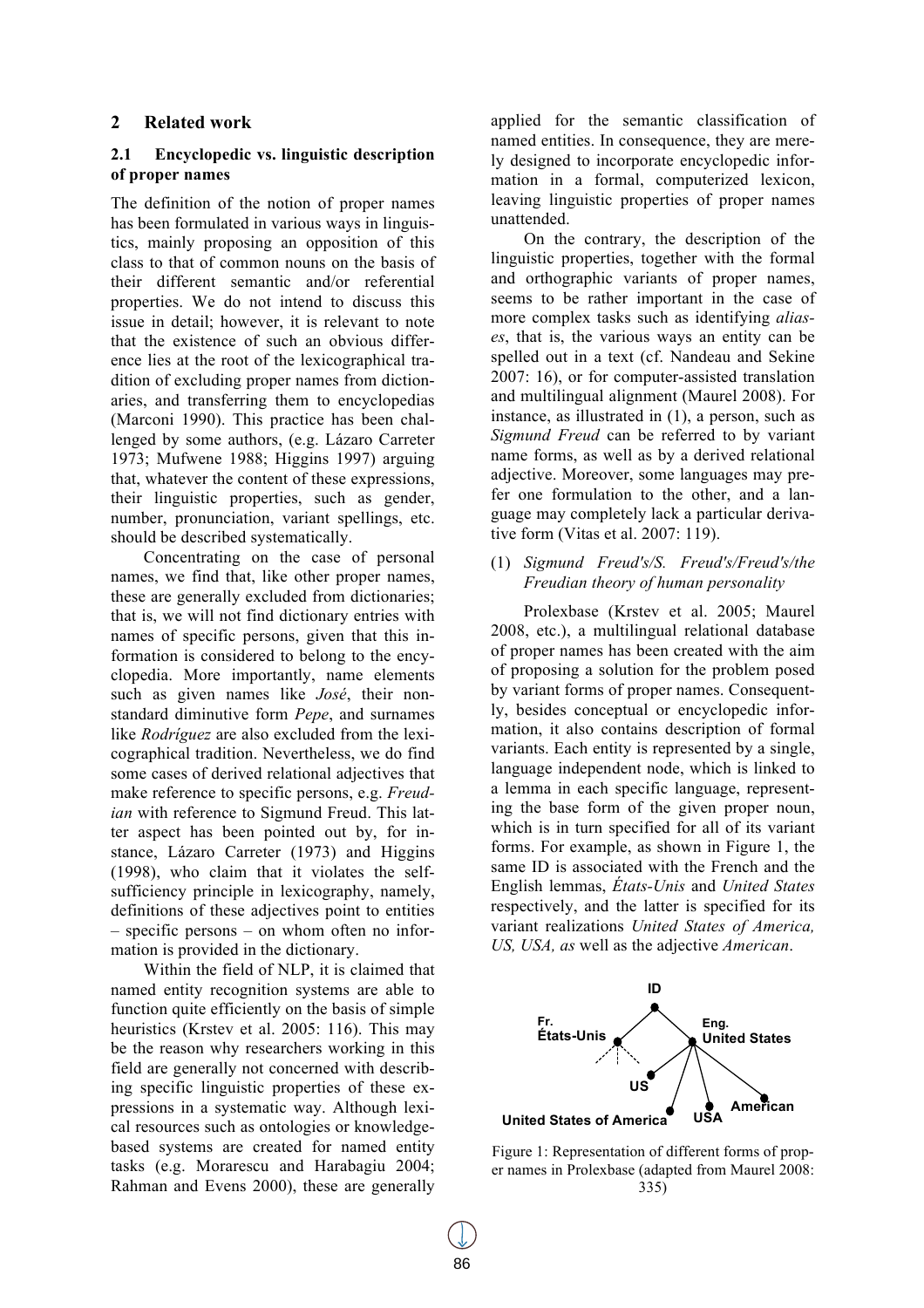# **2.2 Representation of the structure of personal names in syntactically annotated corpora**

The syntactic representation of personal names and of proper names in general, to our knowledge, has not received sufficient attention. In descriptive grammars, authors tend to limit their analysis of the structure of these expressions to proposing a classification based on their lexical elements: for instance, many proper names are composed only of word forms that can be classified as proper names themselves (e.g. *Socrates, Switzerland*), while others are more similar in their structure to regular noun phrases (e.g. *United Kingdom, University of Cambridge*), given that they contain adjectives and common nouns (e.g. Quirk et al. 1985: 288-294; Allerton 1987: 67-69). At the same time, after a brief look at syntactically annotated corpora, we arrive at the conclusion that within the field of NLP, there is no consensus on whether to analyse the syntactic structure of names. Namely, treebanks in general differ in treating multilexemic proper names as single nodes, e.g. Spanish *AnCora Corpus* (Martí et al. 2007) and Portuguese *Floresta Sintá(c)tica* (Afonso et al 2002), or as proper subtrees, e.g. *Prague Dependency Treebank* (PDT, Hajičová et al. 1999; Böhmová et al. 2005).

As for the more specific case of the representation of the syntactic structure of personal names, the number of existing proposals is rather limited. For instance, Anderson (2003: 374) suggests that complex forms of personal names are headless compounds, whose elements, the given name and the family name are juxtaposed, given that, one may perceive the given name modifying the family name, or vice versa, depending on the context. Within the dependency framework, the PDT provides an analysis where all other elements are syntactic dependents of the rightmost element of the name string, generally the last name, and are represented as adnominal modifiers (Böhmová et al. 2005: 836). From the perspective of the MTT, Bolshakov (2002) suggests representing Spanish personal names as dependency chains where the family name depends on the given name, and proposes a specific type of surface syntactic relation, *nomination appositive*, to describe the dependencies between their components.

# **3 The linguistic status of personal names**

Given that we aim at proposing a linguistic description for personal names, we have to raise the question of what kind of linguistic units these expressions are and how they should be represented on each level of representation proposed by the linguistic model of the MTT (e.g. Mel'čuk 1988).

An important feature of our framework is the clear split between linguistic and nonlinguistic level. Following this idea we propose to describe ontological information on each entity in the *name database*, separate from the linguistic representation, attending solely to linguistic properties of name elements. In this way, we obtain a more economical treatment of variant forms of personal names via a set of rules operating between these two main levels of representation, and avoid explicitly listing variant forms of names in a lexical entry (cf. Tran and Maurel 2006:119-120).

In syntactic analysis, as in the case of some *treebanks*, proper names are often treated as idioms, that is, indecomposable chains. However, the MTT proposes a more multifaceted treatment for idioms. Within this framework the semantic unity of full idioms is reflected by representing them as a single lexical unit in the dictionary and, consequently, as a single node at the deep syntactic level, while they are assigned a proper subtree representation at the surface syntactic level, indicating their internal structure. The reason for this is not only the lack of semantic compositionality characterizing these expressions, but also the structural irregularities they present in comparison with regular, compositional expressions.

We would like to underline that, from our point of view, an important distinction should be made between the representation of names of organizations, toponyms, etc., on the one hand, and personal names, on the other hand. We claim that expressions belonging to the first group (e.g. *Organization of United Nations*) should be treated similarly to full idioms, attending to semantic noncompositionality. In contrast, we suggest complex personal names to be represented as complex structures at all linguistic levels: as various lexical units in the dictionary, as a compound lexical node at the deep syntactic level, that is, a lexeme constructed from various actual lexemes, similarly to the case of com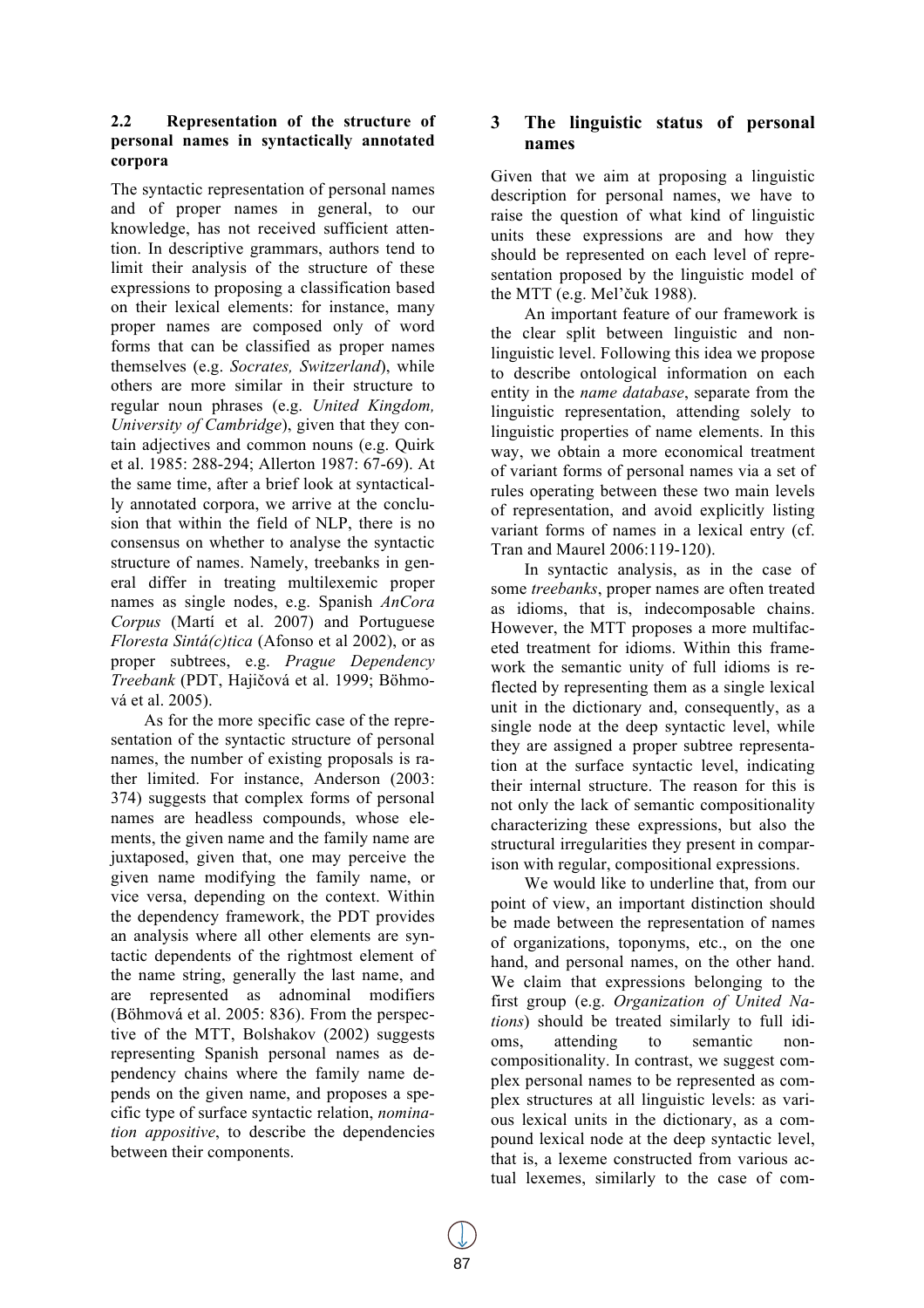pound lexemes (Mel'čuk forthcoming), and as a tree at the surface syntactic level.

This proposal is based, on the one hand, on the assumption that the structure of personal names can be considered as regular, that is, it can be sufficiently accounted for by a specialized mini-grammar. On the other hand, we claim that, contrary to full idioms which cannot be analysed in terms of the meanings of their components, in the case of names, the meaning of each element, that is, the meaning of each given name and each family name, can be represented as an independent *denomination predicate*, e.g. *José = person X is called José*. We have adopted this concept from Gary-Prieur (1994), according to whom the *meaning*  of a proper name is distinct from its *content*  defined as a set of properties attributed to the referent.

We assume that the possibility of referring to a person by variant name forms suggests that name elements retain their meaning and can have the same referential content whether used as a full string or independently (as in 2a). Thus, as we show in sentence (2b), meanings of name elements seem to be autonomous within a name string, which is further demonstrated by the fact that they are accessible for coordination (see 2c). Finally, we consider that utterances like (2d) and (2e) can be considered potential cognitive, or, more precisely, referential paraphrases (cf. Milićević 141-145).

- (2a) *That was the first time I met María Lamas, although I'd known María's sister for a long time*.
- (2b) *The author Manuel Rivas is called the same as your father (who is called Manuel González*).
- (2c) *Ana and María Lamas/Ana Lamas and María Lamas are visiting us this week.*
- (2d) *María Lamas*
- (2e) *the girl whose name is María and whose surname is Lamas*

# **4. Linguistic representation of Spanish personal names**

As we have said, our proposal distinguishes two main levels of description: the person database and the linguistic representation. As for the linguistic description, in accordance with the MTT framework, we foresee a *dictionary*, where name elements, that is, both given names and family names are listed and specified for their linguistic properties. Furthermore, we deal with the following three levels of linguistic representation: *semantic representation* (SemR), the *deep syntactic* (DSyntR) and the *surface syntactic representations* (SSyntR). Each two consecutive levels are connected by a set of rules that serve to establish correspondences between them. Among these, we will limit ourselves to those operating between the person database and the semantic level.

For the purpose of the present paper, we will limit ourselves to the analysis of the most common forms of personal names in European Spanish, which, in their full form, consist of a number of given names, followed by two family names, e.g. *José Luis Rodríguez Zapatero*. Note that full forms of Spanish names usually contain two family names, the first of these being the first family name of the father and the second the first family name of the mother.

## **4.1 The person database**

The *person database* contains a list of all individuals relevant in a given application. Naturally, it would be impossible to compile a list of all human beings in the world, so, for practical purposes, the content of this component will always have to correspond to specific research objectives. For each individual, several name attributes are specified, such as a) first family name, b) second family name, c) first given name, d) second given name, e) nickname, and f) derived lexical units. Sometimes an individual can be referred to by different full names depending on the context, in these cases, attributes have to be specified under such fields as *birth name*, *public name*, *maiden name*, etc. (Cf. Bartkus et al. 2007). See Figure 2 for an example of the representation corresponding to *José Luis Rodríguez Zapatero*.

ID=134567 First family name=Rodríguez Second family name=Zapatero First given name=José Second given name=Luis Nickname=Z.P. Derivate = zapateriano

Figure 2: Representation in the person DB

At this level, the attribute *nickname* refers to a form that is used to name a particular individual. This form does not correspond to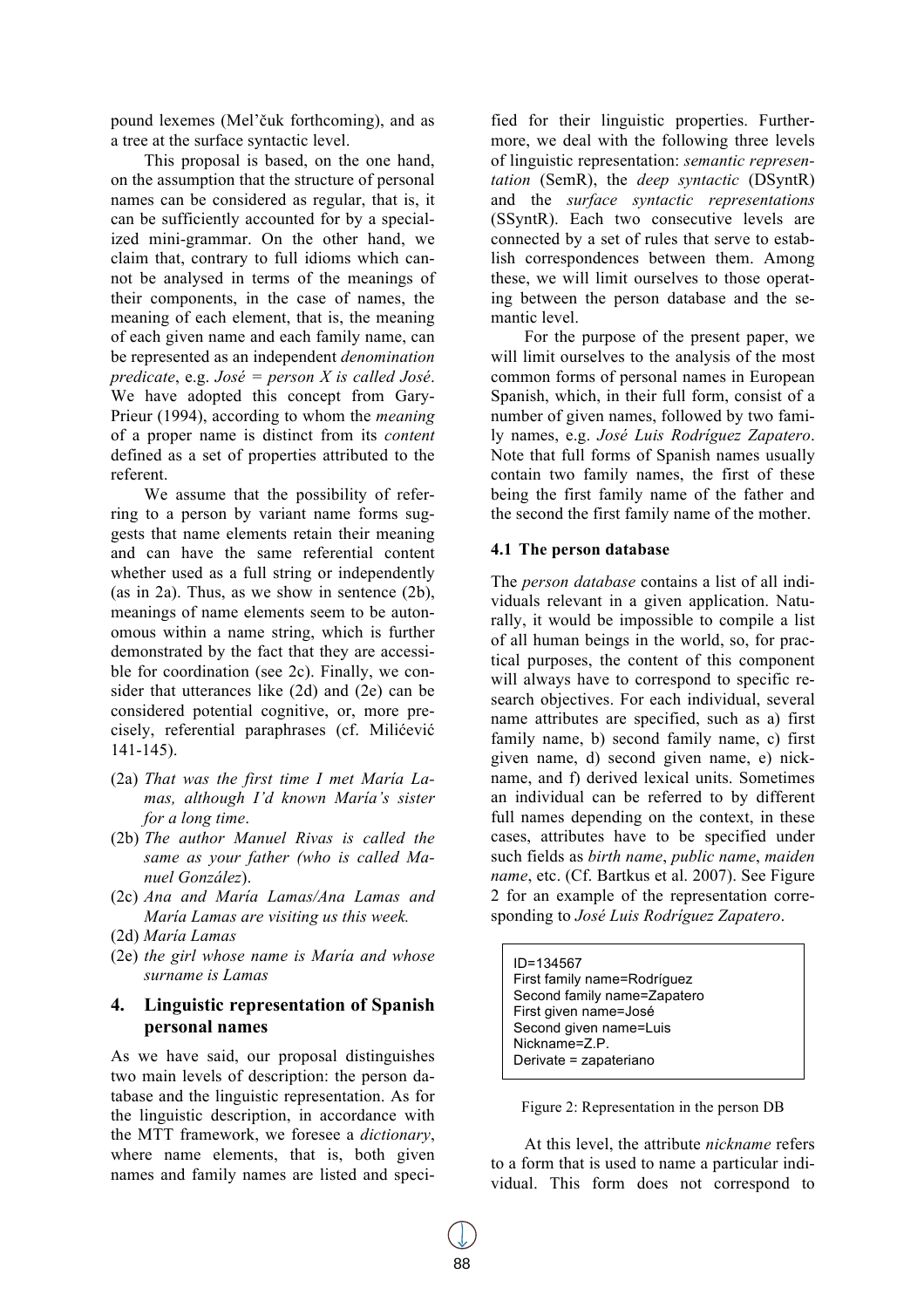standard nicknames or diminutives (see section 3.2), which can make reference to any individual carrying a particular name. Likewise, as we have already explained, derivative forms included in the ontological representation also make reference to a specific person e.g. *freudi*ano  $\rightarrow$  *Sigmund Freud; cervantino*  $\rightarrow$  *Miguel de Cervantes, isabelino → Queen Elizabeth I and Queen Elizabeth II of Spain, Queen Elizabeth I of England.*

The name database should also include relevant extralinguistic or encyclopedic information on each individual. This information may have certain importance in the identification of a name as referring to a specific person on the basis of context, for instance, appositives like *presidente, general, secretario, director,* etc*.* (cf. Arévalo et al. 2002). As we have seen, encyclopedias and certain resources developed for NLP applications generally concentrate on this kind of information. However, since our purpose is to look at personal names from a strictly linguistic point of view, we won't discuss this aspect in more detail.

#### **4.2 The dictionary**

The *dictionary* should include a complete list of name elements, that is, given names and family names together with their variant and derivative forms. This implies that our formal dictionary does not include the full form of the name, and hence, encyclopedic information on a specific person, e.g. *José Luis Rodríguez Zapatero*, instead, it specifies the following information (see Figure 3).

| José:                   | proper name, given name, mas-<br>culine<br>Nickname: Pepe                                                      |
|-------------------------|----------------------------------------------------------------------------------------------------------------|
| Luis∶                   | proper name, given name, mas-<br>culine                                                                        |
| Rodríguez:<br>Pepe:     | proper name, family name, weak<br>[=Nickname(José)] proper name,<br>nickname, masculine                        |
| Zapatero:<br><b>7 P</b> | <b>Zapateriano:</b> adjective, related to <i>ID134567</i><br>proper name, family name<br>nickname for ID134567 |

Figure 3: Representation in the dictionary

Note that in the case of each name element, we include information on syntactic class (*proper name*) and specify the subcategory (*given name* or *family name*). We consider the latter distinction necessary, given that, as we will show later, we perceive a difference in the syntactic combinability of these classes<sup>1</sup>.

Lexical entries of given names indicate irregularly derived standard nicknames. For instance, in the case of *José*, we include the form Pepe but not regularly derived *Josito*<sup>2</sup>. These variant forms also receive their own dictionary entry, while derived forms or non-standard nicknames, like *Zapateriano* or *Z.P.,* constitute an individual entry, without any link to the base form. Note that, as we have already discussed, these forms make reference to a specific person, instead of e.g. all persons called *Zapatero*, that is why, their reference is specified via an ID, assigned to the person in the person database.

Another property of both given- and family names that we find important from the point of view of lexical description, is the feature of *weakness*. In the case of female compound given names such as *María Teresa, María Dolores*, etc. Spanish speakers will generally opt for using the second element, contrary to other compound cases like *Fernando Manuel*  or *Rosa María*, where generally the second given name is omitted. Similarly, in the case of family names, there is a preference towards retaining the second family name when it is perceived as more salient. An example would be the case of the Spanish president *José Luis Rodríguez Zapatero*, commonly referred to as *Zapatero* and not as *Rodríguez*. In both cases, the attribute *weakness* seems to be related to the frequency of use of these name elements, however, further empirical research would be needed to establish clear criteria. For some frequency information on compound given names, see (Albaigès 1995: 82-83).

Finally, we find worth mentioning that there are certain forms of given names for which it may be problematic to decide whether they should be treated as compounds containing two independent name elements or they

<sup>&</sup>lt;sup>1</sup> Naturally, the choice of one or another combination of these name elements to refer to an individual also reflects pragmatic, sociolinguistic, etc. differences, factors which are beyond the scope of this study.

<sup>&</sup>lt;sup>2</sup> Note that the distinction between regularly and not regularly derived standard nicknames may not be as straightforward as it may seem at first sight. Spanish given names generally, but not always, receive the diminutive ending *–ito/a* as in *Miguel→Miguelito, Rosa→Rosita,* but *Carlos*"*Carlitos,* and not *\*Carlosito*; *Mercedes*"*Merceditas,* and not \**Mercedesita*. (We would like to thank one of the anonymous reviewers for pointing this out.)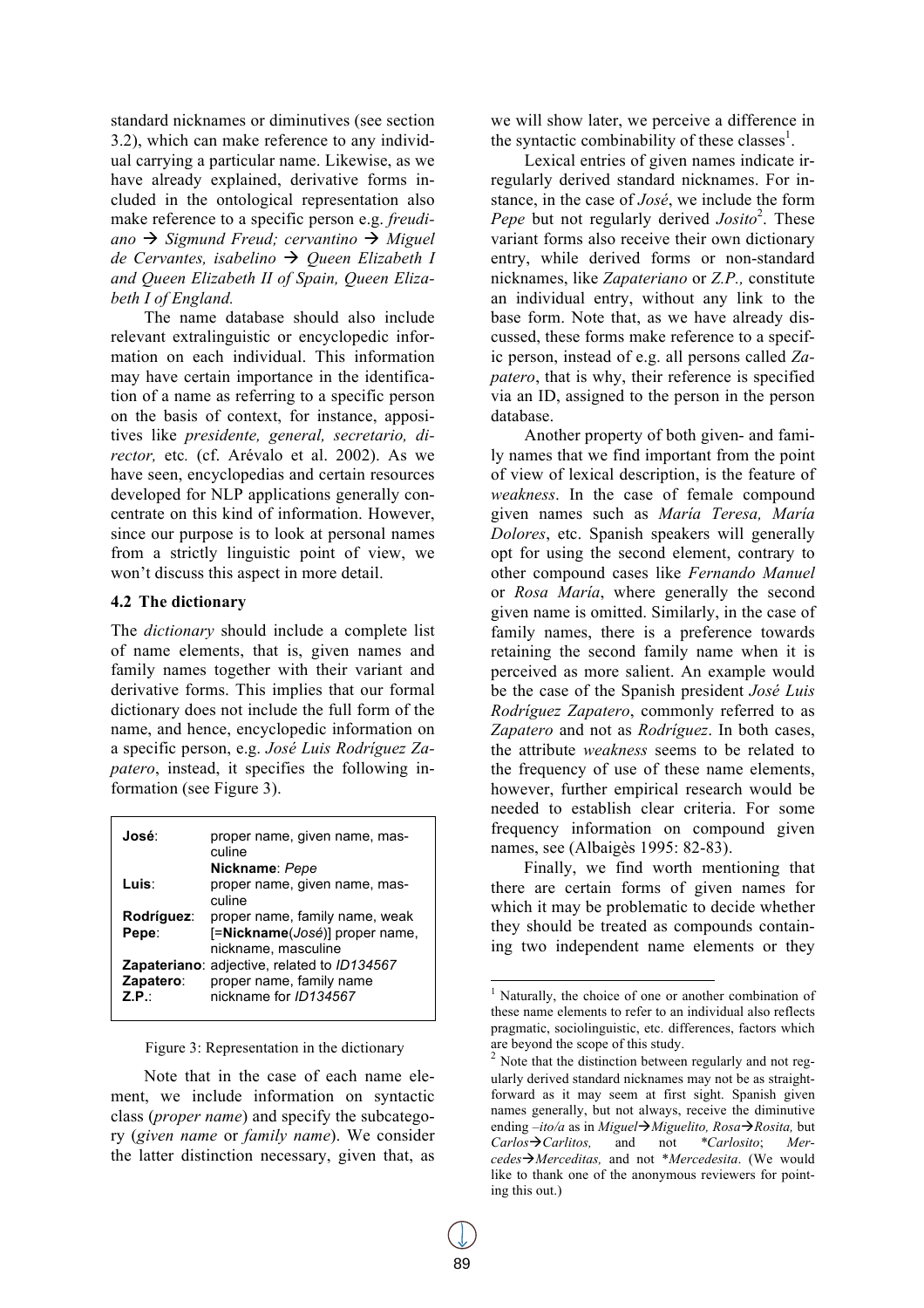should be stored as a single lexical unit. For instance, in the forms *María del Carmen, María del Pilar,* etc., similarly to cases we have just seen, *María* tends to behave as a weak element, however, the second part *del Pilar* or *del Carmen* is not autonomous, e.g. *María del Carmen Álvarez/Carmen Álvarez/\*del Carmen Álvarez*. Furthermore, certain compounds correspond to a single diminutive form, e.g. *María del Carmen=Maricarmen/Mari Carmen*, *José Miguel=Josemi, José María=Chema, María Jesús=Chus,* while others, like *José Luis* or *Miguel Angel*, although they do not have a corresponding single diminutive form, are often perceived as a single word form.

#### **4.3 Semantic representation (SemR)**

As we have already suggested, in formulating the SemR, we have adopted the concept of *denomination predicate,* (Gary-Prieur 1994) to represent the *meaning* of names. Consequently, we conceive of each name element as including a predicate, e.g. *José = person X is called José* so that the representation of the sequence used to refer to a specific person called *José Luis Rodríguez Zapatero* would be as in Figure 4.



Figure 4: SemR of the name *José Luis Rodríguez Zapatero*

As shown in Figure 4, in the cases where more than one name element of the same category (i.e. given name or family name) is used, the semantic representation is enriched with more specific information. For instance, full forms of Spanish names usually contain two family names, as we have said, the first of these coming from the father and the second from the mother. When only one name element of a category is used, this information would not necessarily be present in SemR. As a consequence, simpler semantemes could be used, e.g. if the current Spanish president is referred to by the form *Zapatero,* the semanteme 'family name' instead of 'mother's family name' would be used in the SemR.

#### **4.4 Deep- and surface syntactic representation (DSyntR and SSyntR)**

The syntactic representation of personal names has not been studied in detail within the Meaning  $\Leftrightarrow$  Text framework, the only proposal we know about being that of Bolshakov (2002).

We propose representing personal names on the DSynt by a single node, in a similar way as compound lexemes are represented. As pointed out by Mel'čuk (forthcoming), compound lexical units that are fully compositional potential lexical units do not need a lexical entry in the dictionary, given that they are constructed in a regular way through the combination of full lexemes. Their internal structure is considered a syntactic island for DSyntS rules, but it is specified as a tree-like structure whose nodes are labelled with the compounding lexemes, in order to provide information for the linear ordering of components. In a similar way, we propose representing personal names as potential lexical units constructed out of element names, see (3a) and (3b).

(3a)

#### <sup>O</sup> [JOSÉ→LUIS→RODRÍGUEZ→ZAPATERO]

(3b)

# $^{\circ}$  [DAVID $\rightarrow$ VILLA]

However, on the SSynt level, personal names will be represented as proper sub-trees, in the same way as idioms, following Mel'čuk (1988 and 2009). Nevertheless, we have found that the special characteristics of personal names do not lend themselves easily to determining the directionality of syntactic relations on the basis of the criteria proposed by Mel'čuk (2009). As a consequence, we have decided to adopt Boshakov's (2002) scheme, where, as we have already mentioned, name elements form a dependency chain headed by the first given name. Considering the lack of other criteria, we believe this kind of representation to be convenient, given that it facilitates linearization, contrary to, for instance, PDT type representation (see section 2.2).

For labelling dependencies, we have decided to introduce three different syntactic relation types to represent relations between the name elements that concern us, that is, given names and family names. Our decision was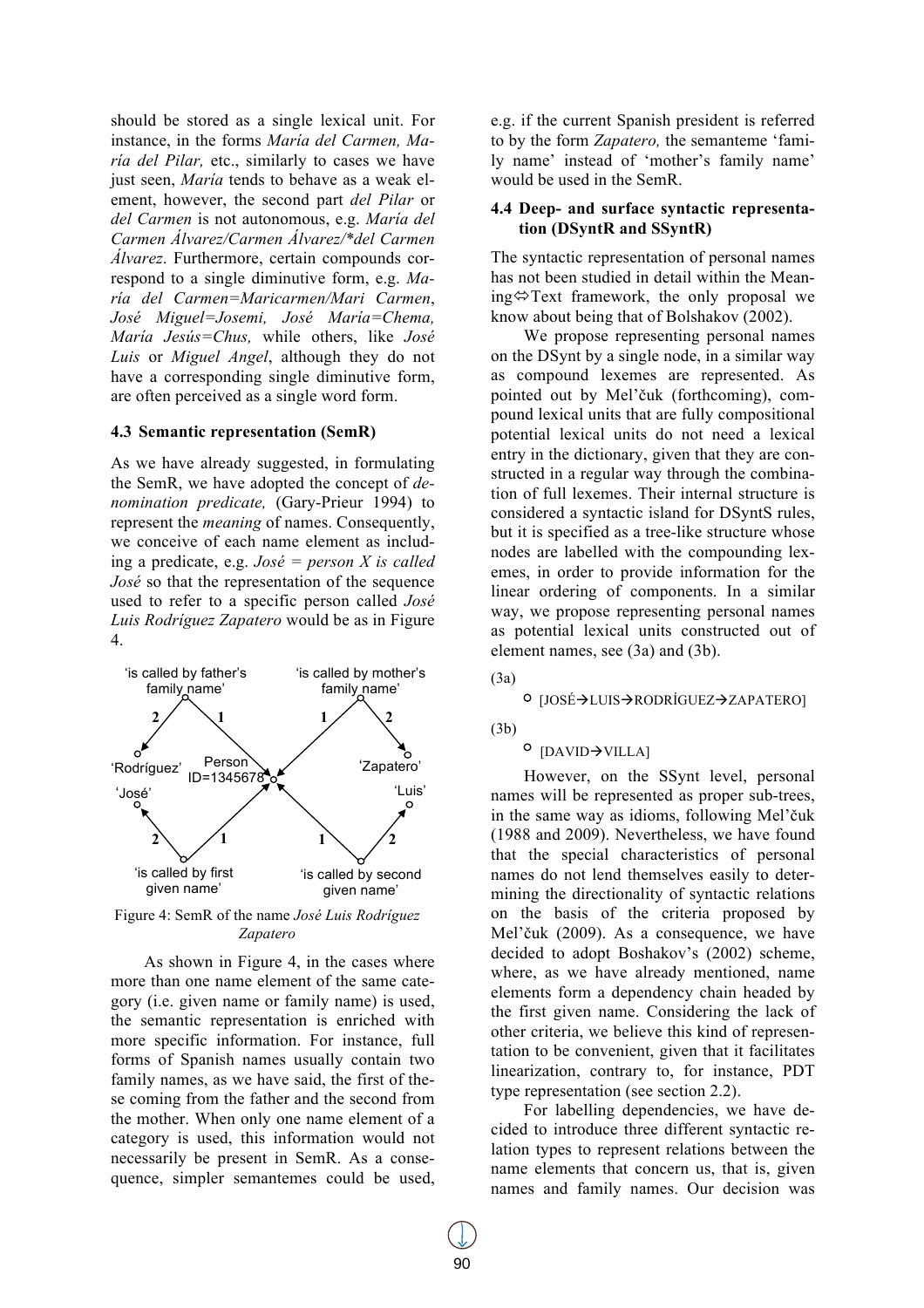based on one of the criteria provided by Mel'čuk (2009: 34-35), namely that every relation type has to have its prototypical dependent, which can be substituted for the actual dependent in any configuration, resulting in a correct structure. Consequently, we propose *name appositive* to represent the relation between the last given name or a standard nickname and the first family name, *given name junctive* will stand between any two given names and, finally, *family name junctive* connects the two family names, see (4a) and (4b).



# **4.5 Mapping between the** *person database*  **and the semantic level**

In the MTT framework correspondences between two consecutive levels of linguistic representations are established by a set of rules. Similarly, we propose a series of rules for mapping between the *person database* and the semantic level of our model, with the aim of providing a systematic account for the formal variants of personal names referring to the same individual. These rules reflect all possible combinations of the name elements.

By way of illustration, we will discuss the case of the complex name form consisting of one single given name and one family name<sup>3</sup>. For the mapping rules applied in this case see Figure 5. G1 and G2 stand for the forms filling the first and second given name attribute respectively, and F1 and F2 are the forms filling the father's and the mother's family name attribute respectively. Note that in the semantic

representation, as we have discussed, a proper sub-network will correspond to each selected attribute.



#### Figure 5: Mapping Rule between the *name database* and the semantic level

We assume that on the basis of these rules and making use of both types of information stored in the *name database* and the *dictionary*, correct forms agreeing with the first name+given name pattern (G F) can be generated. For instance, for a person whose corresponding attributes are G1=*María,* G2=*Teresa,*  F1=*Álvarez,* F2*=Fernandez*, we can generate the form *Teresa Álvarez*, given that name elements *María, Álvarez* and *Fernández* are specified as [+weak] in the dictionary. Similarly, these rules can serve to associate the form *Teresa Álvarez* with persons with matching attributes in the *name database*.

Note that the name of current Spanish president José Luis Rodríguez Zapatero is generally not to be used with this pattern, since first [+weak] family names followed by a [ weak] family name are rarely, and second family names are never used alone. That is, for any Spanish speaker it would result rather strange to refer to the current prime minister as *José Luis Rodriguez* and they would never refer to him as *José Luis Zapatero*. As we have already mentioned, the compound name *José Luis*  shows a particular behaviour, for now, not covered by our rules. A single element, either *José* or *Luis* is used only without family names, on the contrary, when family names are used as well, these given names tend to obligatorily appear in the compound form, which may point towards the fact that this form should be treated as a single word form.

<sup>&</sup>lt;sup>3</sup> Other possible variant patterns are: 1) Given name+Given name+Family name+Family name (*José Luis Rodríguez Zapatero*); 2) Given name+Given name (*José Luis*); 3) Given name+Family name+Family name (*Federico García Lorca*), 4) Family name (*Aznar*) and 5) Nonstandard nickname (*ZP*).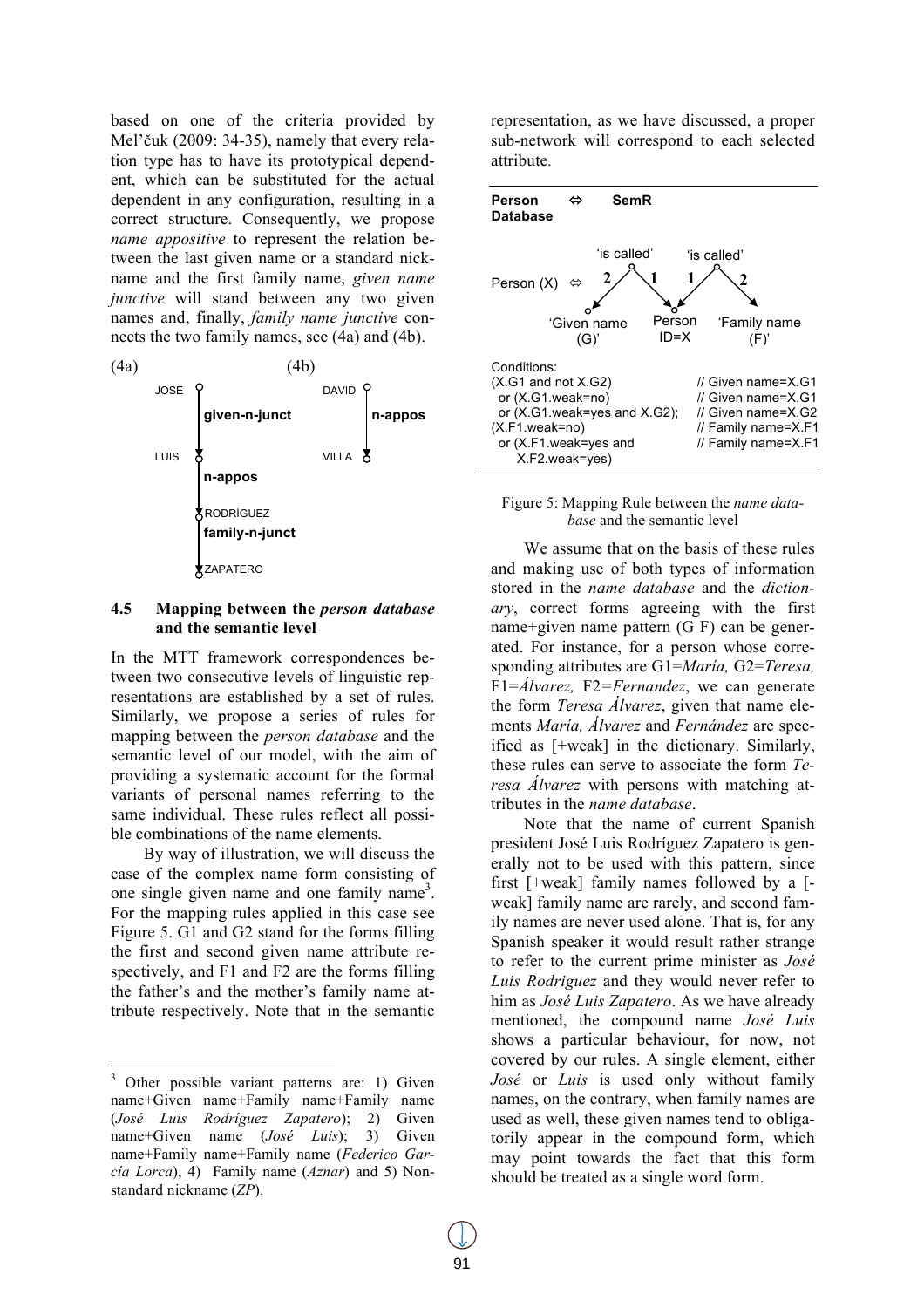#### **5 Conclusion**

This paper has presented a proposal for a multilevel representation of personal names with the aim of accounting for variant combinations of name elements that can be used to refer to a specific person. We have suggested that a clear distinction is necessary between ontological information and linguistic levels of representation. Adopting the linguistic model and formalisms provided by the MTT framework, we have argued that, contrary to other proper names, such as names of organizations, toponyms, etc., which should be treated similarly to full idioms, personal names are to be represented as complex structures on all linguistic levels: as various lexical units in the dictionary, a "quasi-compound" lexical node on the deep- and as a tree on the surface syntactic level. Finally, variant forms of personal names referring to a given individual have been accounted for by a set of rules establishing correspondences between the name database, containing ontological information, and the semantic level.

#### **Acknowledgments**

This work has been supported by the Spanish Ministry of Science and Innovation and the FEDER Funds of the European Commission under the contract number FFI2008-06479- C02-01. We would also like to thank Simon Mille, Igor Mel'čuk and Leo Wanner, as well as the anonymous reviewers for their valuable remarks and comments on the previous versions of this text.

#### **References**

- Afonso, S., E. Bick, R. Haber and D. Santos. 2002. Floresta sintá(c)tica: a treebank for Portuguese. In González Rodrgíguez, M. And C. P. Suárez Araujo (eds.) *Proceedings of LREC 2002*, Paris, ELRA, 1698-1703.
- Albaigès, J. 1995. *Enciclopedia de los nombres propios*. Barcelona: Planeta.
- Allerton, D. J. 1987. The linguistic and sociolinguistic status of proper names. *Journal of Pragmatics* XI: 61-92.
- Anderson, J. 2003. On the structure of names. *Folia Linguistica: Acta Societatis Linguisticae Europaeae* XXVII(3-4): 347-398.
- Arévalo, M., X. Carreras, L. Màrquez, M. A. Martí, L. Padró and M. J. Simón. 2002. A proposal for wide-coverage Spanish named entity recognition. *Procesamiento de Lenguaje Natural*, 28: 63-80.
- Bartkus, Kim, Paul Kiel and Mark Marsden. Person name: Recommendation, 2007 April 15. HR-XML Consortium. http://ns.hr-xml.org/2\_5/HR-XML-2\_5/CPO/PersonName.html
- Böhmová, A., A. Cinková and E. Hajičová. 2005. A manual for tectogrammatical layer annotation oft he Prague Dependency Treebank. Available: http://ufal.mff.cuni.cz/pdt2.0/doc/manuals/en/tlayer/pdf/t-man-en.pdf
- Bolshakov, I. 2002. Surface syntactic relations in Spanish. In Gelbukh, A. (ed.) *Proceedings of CICLing-2002,* Berlin/Heidelberg: Springer-Verlag, 210-219.
- Charniak, E. 2001. Unsupervised learning of name structure from coreference data. In *NAACL*.
- Gaizauskas, R., T. Wakao, K. Humphreys, H. Cunningham and Y. Wilks. 2005. Description of the LaSIE System as Used for MUC-6. In *Proceedings of the Sixth Message Understanding Conference (MUC-6).* Morgan Kaufmann.
- Gary-Prieur, M-N. 1994. *Grammaire du nom propre,* Vendôme, Presses Universitaires de France.
- Hajičová, E., Z. Kirschner and P. Sgall. 1999. A manual for analytical layer annotation of the Prague Dependency Treebank. Available: http://ufal.mff.cuni.cz/pdt2.0/doc/manuals/en/alayer/pdf/a-man-en.pdf
- Higgins, Worth J. 1997. Proper names exclusve of biography and geography: maintaining a lexicographic tradition. *American Speech*, 72(4): 381- 394.
- Krstev, C., D. Vitas, D. Maurel, M. Tran. 2005. Multilingual ontology of proper names In *Proceedings of 2nd Language & Technology Conference,* 116-119.
- Lázaro Carreter, F. 1973. Pistas perdidas en el diccionario. *Boletín de la Real Academia española*, 1973, 53(199): 249-259.
- Marconi, D. 1990. Dictionaries and proper names. *History of Philosophy Quarterly*, 7:1, 77-92.
- Martí, M. A., M. Taulé, M. Bertran and L. Márquez. 2007. AnCora: Multilingal and multilevel annotated corpora. Available: clic.ub.edu/corpus/webfm\_send/13
- Maurel. D. 2008. Prolexbase: A multilingual relational lexical database of proper names. In Calzolari N. et al. (eds.) *Proceedings of LREC-2008*, Paris: ELRA, 334-338.